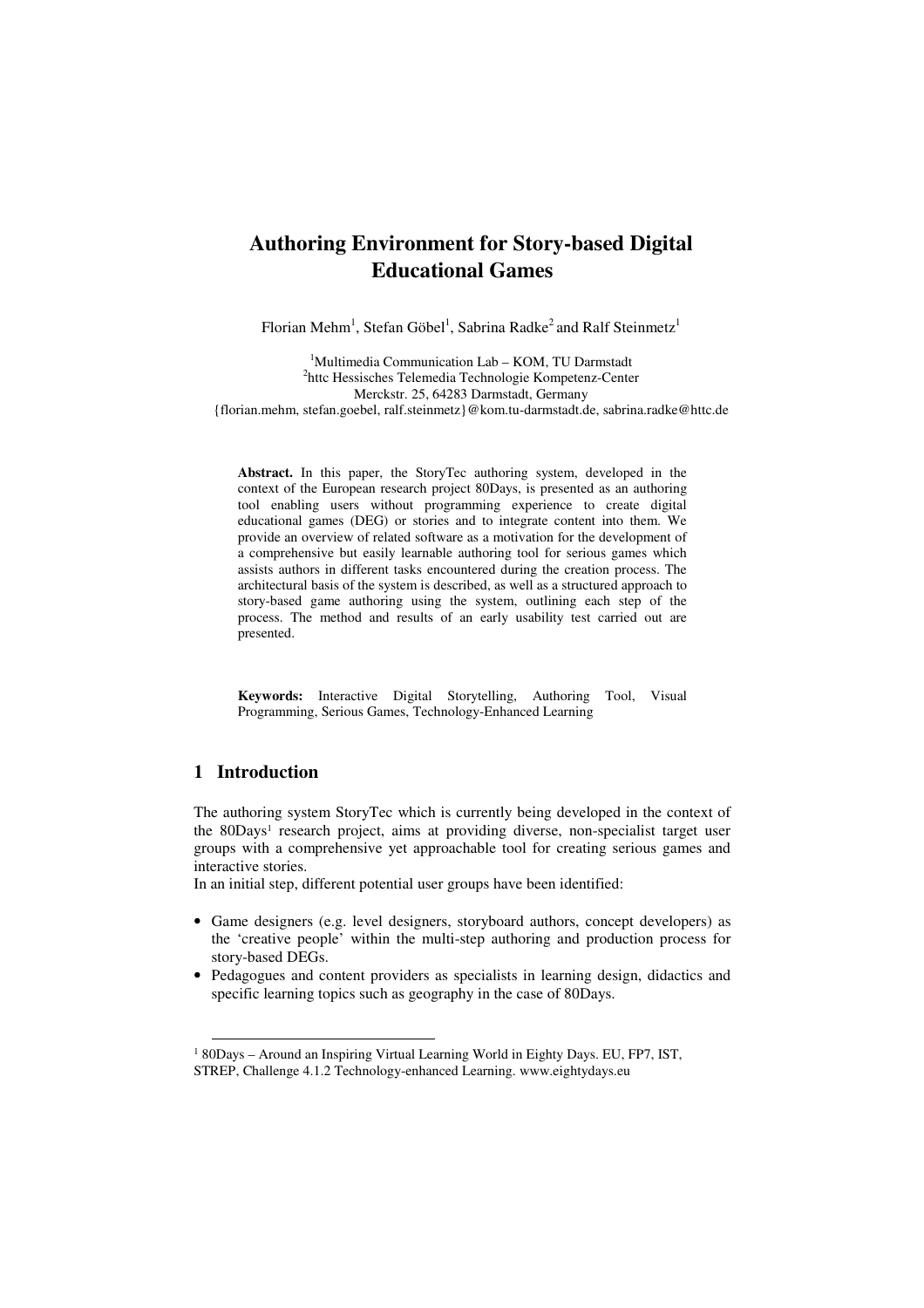- Teachers using the StoryTec framework to create small educational games as instruments in their courses.
- Technicians (e.g. game programmers) and content producers (e.g. modellers, graphic designers or audio specialists) who want to use StoryTec as a rapid prototyping environment for development and testing purposes.

Except for the last group, members of these groups are usually characterized by limited programming skills. Therefore, an easy and clear design approach (GUI layout and interaction design) as well as support in the form of templates should be provided. Especially members of the first and fourth group usually have some design background and do use design tools such as products in Adobe's Creative Suite in their daily work – or at least are aware of those tools and have a general idea how to use them. Subsequently, the design should consider typical underlying concepts, layout and GUI elements or interaction metaphors in order to provide a familiar look and feel.

In contrast to these groups, members of the second and third group usually do not have huge experience in those design tools, but are at least familiar with Microsoft Office products such as Word, Excel or PowerPoint.

As can be seen from this comparison, there are different expectations in the different potential user groups and it is necessary to find an appropriate compromise supporting all users as much as possible, which must include alternatives to scripting languages most game authoring tools use.

The focus of this paper lies on describing the authoring component of the overall StoryTec system. For a comprehensive overview and details on story execution see [6].

# **2 Related Work**

The three major areas related to the StoryTec system are middleware software products for game development and e-learning as well as interactive storytelling tools. Furthermore, the system shares properties with visual/natural language approaches to programming. These related areas are presented in this section. A general overview of common practices in multimedia authoring is presented in [1].

**E-Learning tools.** In this category of tools, many research and commercial products are available which support authors in creating traditional e-learning courses. As an example, the Resource Center [8] features a web-based authoring toolset which can be used to create SCORM-compliant courses. A commercial example which also features the visual programming paradigm is Macromedia Authorware<sup>2</sup> .

Game middleware. There exist a multitude of game creation tools with various degrees of complexity. One promising commercial example is the Unity3D<sup>3</sup> game creation software, which features a strong continuity between the authoring phase and

 $\overline{a}$ 

<sup>2</sup> http://www.adobe.com/products/authorware/

<sup>3</sup> http://unity3d.com/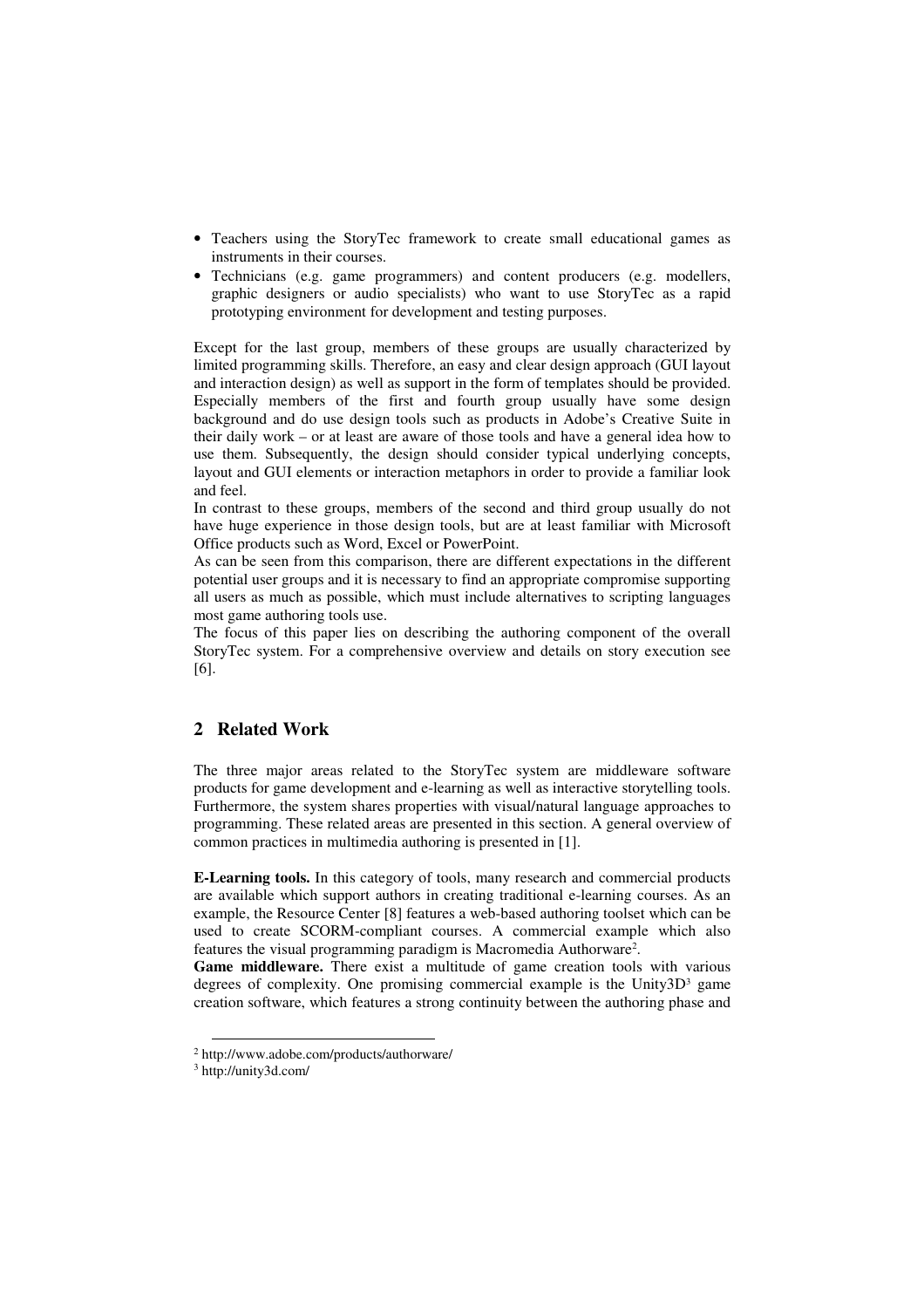the final game by offering a WYSIWYG view of the game during authoring. Another example which was introduced as a tool for teaching programming is the GameMaker system [17], introduced by Mark Overmars.

**Storytelling tools.** The focus of authoring tools for interactive storytelling lies on creating interactive experiences which are based on dramaturgic structures. Underlying methods and concepts of StoryTec are based on the theoretical and practical results achieved in the RTD projects art-E-fact (Cyranus authoring environment, see [9]), U-CREATE [7] and  $INSCAPE<sup>4</sup>$  [2].

Many current digital storytelling authoring systems make use of the emergent narrative approach, based on virtual agents. These include the Scenejo system [19], which is mainly focused on configuring conversational agents, approaches using rehearsals for demonstrating the envisioned story to virtual characters [14] or authoring during the playing experience [21]. Another project using the emergent narrative approach is the Façade system [15].

**Visual/natural language programming.** One factor limiting the approachability of the game development tools described above is their reliance on programming languages to customize the flow of events in a game when creating more than very basic games or when straying from simple included templates. Visual and natural language programming approaches can be utilized in this context. A very comprehensive survey of approaches is presented in [11].

Natural language programming allows users to write programs using languages similar to natural languages such as English. A broad overview of approaches is provided in [13]. One example relating specifically to game creation is the "Inform 7" [16] programming language for the creation of interactive fiction stories, in which story objects, scenes and interactions are described in a language resembling English.

Similar to natural language programming, the goal of visual programming languages is to create programs without the use of traditional programming languages. A system related to storytelling is the "Storytelling Alice" system as described in [10], in which a hybrid approach between natural language and visual programming is used to teach programming skills. The appropriateness of graph structures for authoring is supported in [20] in the context of authoring the behavior of virtual characters in the BECool system.

Examining the results of an analysis of related work in the fields of game and learning middleware, it becomes apparent that there exist few tools which integrate workflows for both game development and e-learning content production and integration. During the development of educational games, this results in a disconnection between pedagogues, who lack the skills for the actual game development, and game developers, who are not trained in pedagogy. Authoring tools which can connect the complex interactivity and graphical nature of serious games with support for pedagogical and narrative tasks are not researched in detail yet.

The design goals of the StoryTec system place it in the gap between these two, allowing better cooperation between both groups.

 $\overline{a}$ 

<sup>4</sup> INSCAPE – Interactive Storytelling for Creative People. FP6, IST, IP, www.inscapers.com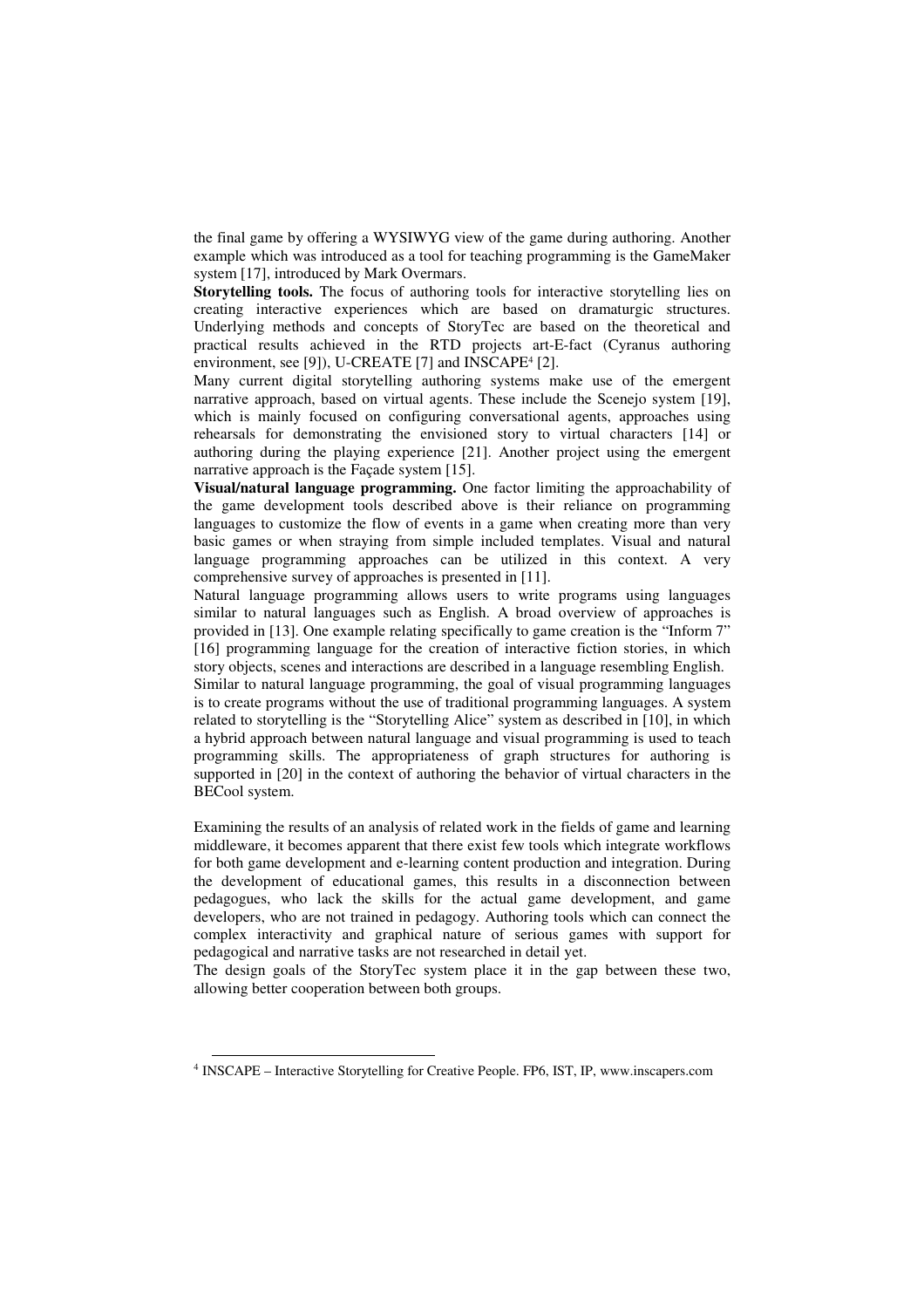## **3 StoryTec Framework**

This section describes the architecture of the StoryTec authoring tool, which acts as a framework for plugin suppliers. Figure 1 shows a broad overview of the components of the system.



**Fig. 1.** Architecture of the StoryTec authoring system framework

As can be seen, the core of the system provides a set of central features which can be extended using plugins and which act as a programming framework for the development of plugins. Among the core components are the data model of the application or game the author is working on in the system, an export/import component for serializing the data model into the main export format of the system (ICML – INSCAPE Markup Language – as a story description language, see [6]) as well as a repository of objects available to the author (specific to the target platform, for example 2D or 3D assets, sound files or virtual characters). By providing this core functionality, plugin suppliers are assisted in creating conforming plugins and only need to extend core functionality when it is required (e.g. for providing exporters for platforms which do not utilise the Story Engine [6] which is targeted by the ICML language).

The framework must be augmented by plugins for the remaining core components, which are the Stage and Story Editor and the Resource Center. The Stage Editor component is similar to the WYSIWYG components of many of the authoring tools presented in section 2. Being immediately linked to one or more target output systems, this plugin defines the object categories the user can use in an application for this target platform (e.g. SWF files for a Flash-based player or 3D models for a 3D game engine). The Story Editor plugin is expected to visualize the structure of the story data model, while the Resource Center mainly visualizes the object repository as well as the Context Database, which provides both static and dynamic information such as game assets/props or event logs (see also section 4.5).

While externalizing the Stage Editor as a plugin is essential due to its close relationship to the target platform, the Story Editor and Resource Center were designed as plugins to provide the possibility of addressing new challenges (see the outlook below) while continuing to use older versions.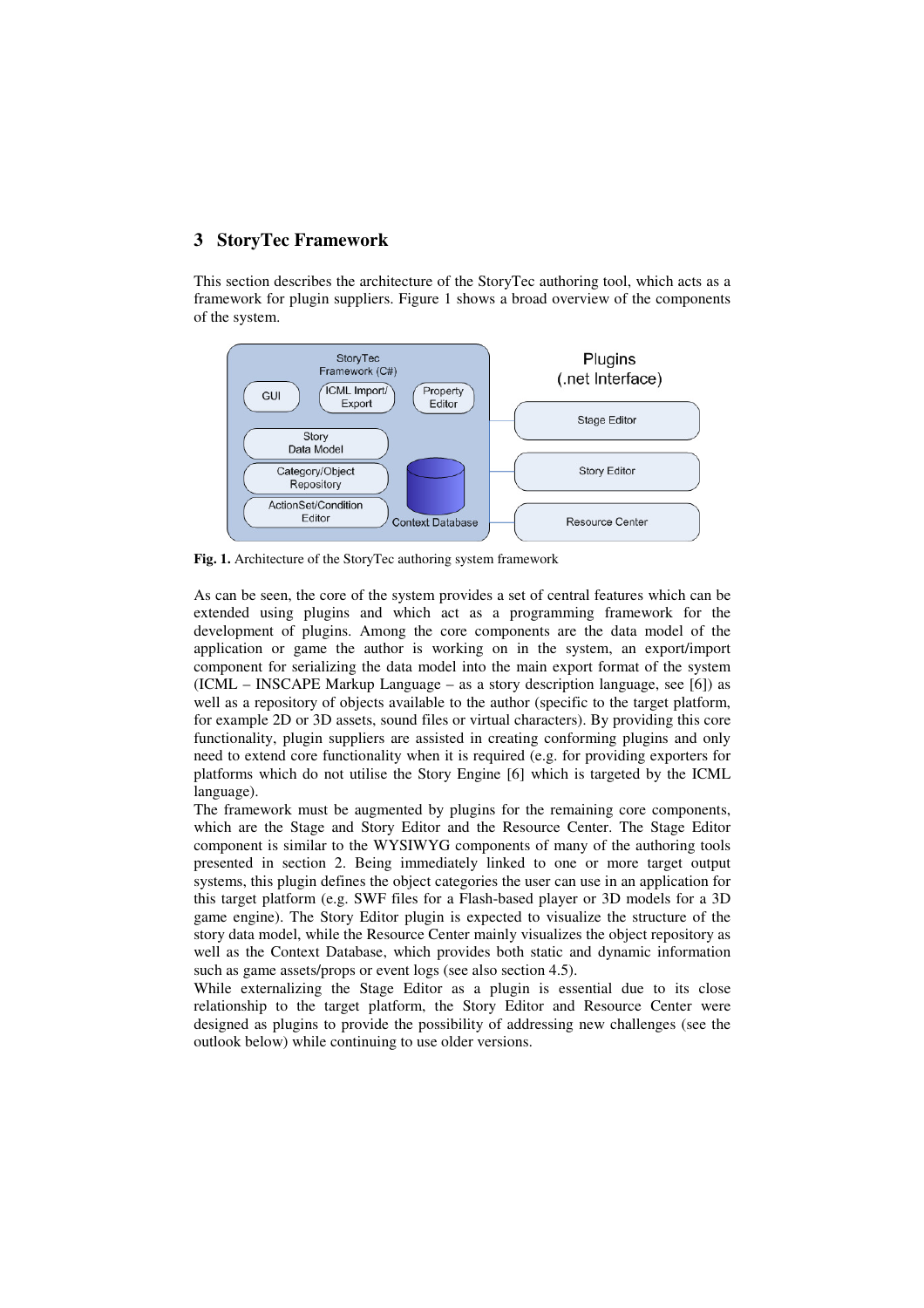#### **3.1 Graphical User Interface**



**Fig. 2.** The user interface of StoryTec (middle-upper part: Stage Editor, right: Resource Center and Property Editor, middle-lower part: Story Editor)

Utilising the WPF<sup>5</sup> framework, the main user interface of the authoring tool as well as styles available to plugins implement a user interface style adapted to the needs of the target user groups as identified and described in section 1. Therefore, an easy and clear design approach should be provided. Hence, the overall aim of the design was to reduce the complexity and presenting the multitude of functions the software provides in a simple and uncomplicated fashion.

As a result, the basic functions are united in the tool menu, which is reached via tabs in the top of the main window. The tool menu is context sensitive, adjusting its functions to the individual editors. This prevents the users from being inundated with information they do not need while working on a specific task. Functions shared by the different editors can be reached quickly via the toolbar on the left side at all times. Furthermore, limiting the colour scheme and making the icons more abstract helps in reaching the goal of reduction of visual complexity. To ensure that the users can adjust the user interface to their needs and the available screen space, flexible window functions are implemented.

 $\overline{a}$ 

<sup>5</sup> Windows Presentation Foundation, http://windowsclient.net/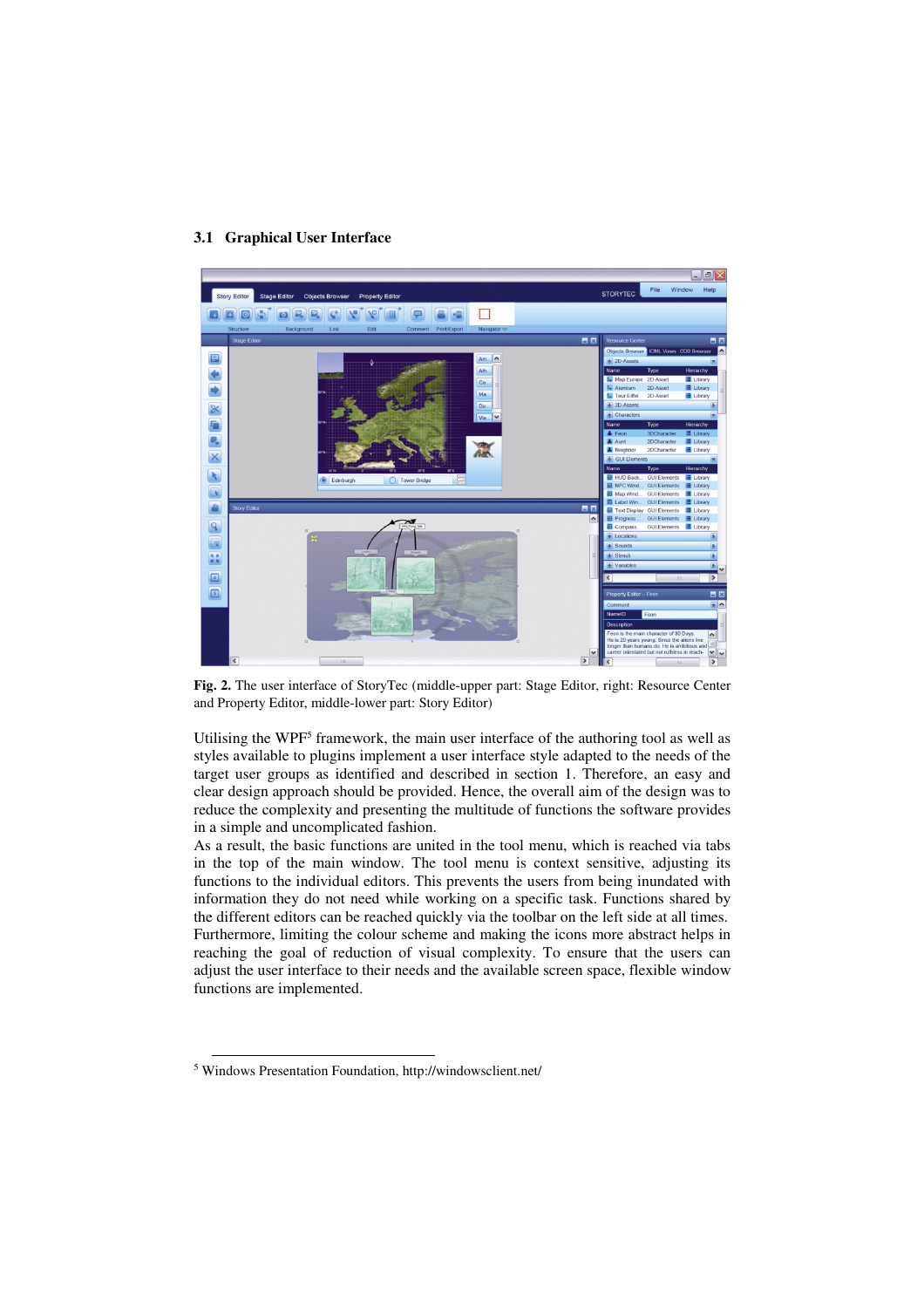# **4 Authoring Process**

In this section, we present in general terms (i.e. without reference to a specific Stage Editor plugin) one possible structured process of creating a story-based educational game using StoryTec.

#### **4.1 Creating a Story**

After starting the StoryTec application, the user has the choice of loading an existing project, creating a new one from scratch or utilising one of the templates which are provided. A template provides the author with a pre-configured structure which is either based on a story model which can assist authors with little dramaturgic writing skills in creating a coherent and complete story (e.g. by conforming to the Hero's Journey story model) or on a project-specific structure which must be complied with (e.g. the structures a certain player component expects).

#### **4.2 Constructing the Story Structure**

If the users opted to create a project from scratch, a possible first step is defining the structure of this project. This can be achieved in the Story Editor component, in which the overall story is partitioned into individual scenes or complex scenes (see [6]). By drawing transitions as arrows between story units, the possible paths through the story are defined. Unconnected scenes should be interpreted as being freely combinable in an adaptive modular storytelling fashion, i.e. the most appropriate scene is selected during runtime, taking into account dramaturgic, learning and gaming aspects (see [5]). While other components like the Stage Editor are found in many of the systems described in section 2, the Story Editor as an abstract view on a story is a component that is an extension compared to many systems.

Scenes can be annotated in detail according to several categories. Authors can specify the expected time a user will remain in a given scene or which function of a story model a scene fulfils. A component visualizing which functions of the model are covered and which are missing in the story assists the user in creating a well-formed story. Skills which can be learned in the scene can be added to the annotation, along with skills the user should possess as prerequisites for the presented learning content.

#### **4.3 Configuring Stages**

Having defined the overall structure of a story, the user can continue by configuring the details of each scene. The first step towards this lies in defining which objects are placed in this scene. Similar to related tools as described in section 2, the Stage Editor features a view of the current scene in which the objects featured in the scene are visible in a WYSIWYG fashion. Users can drag objects from the Resource Center and drop them onto the Stage Editor or into the scene visualization in the Story Editor.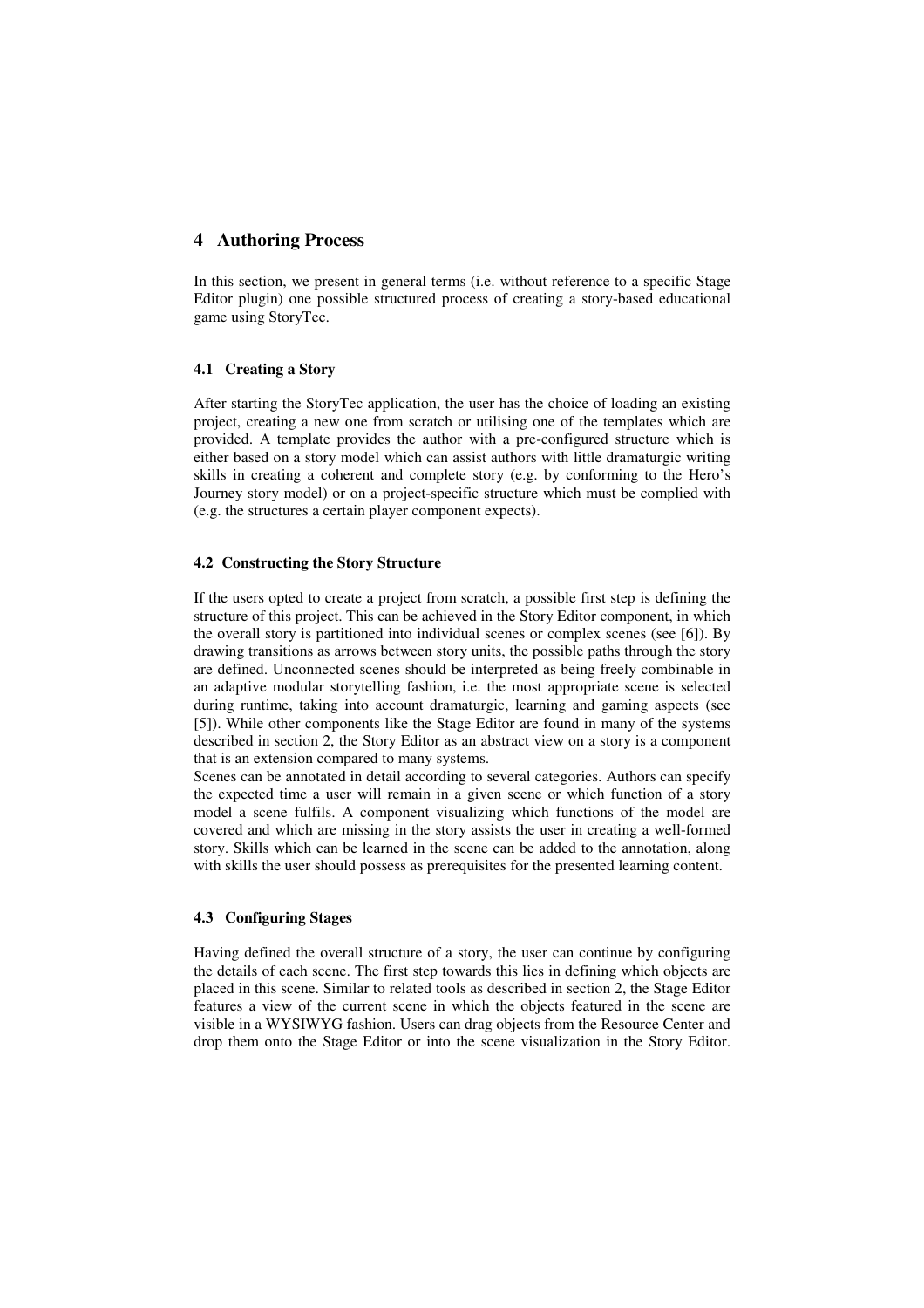Objects will then appear appear and can be manipulated in both editors, with the Story Editor just displaying an abstract visualization.

Stage Editor plugins are not required to follow an exact WYSIWYG approach. For example, the Stage Editor developed for the 80Days project abstracts from the 3D gameplay by offering a 2D map on which geographical locations can be plac interactions with them can be defined. This is an advancement from the INSCAPE Stage Editor which featured a very close correlation between the authoring phase and the final result. bstract visualization.<br>
In are not required to follow an exact WYSIWYG approach. For<br>
Felitor developed for the 80Days project abstracts from the 3D<br>
Ing a 2D map on which geographical locations can be placed and<br>
Inem can

### **4.4 Defining Actions in Scenes**

After deciding which objects (such as virtual characters or props) will take part in a given scene, authors can define the logic that governs the flow of events in this scene. In comparable tools, this process is often realized either using a scripting language such as Python or a visual programming approach as in [10]. Since the design of StoryTec is primarily geared towards non-programmers, the latter variant was chosen. StoryTec is primarily geared towards non-programmers, the latter variant was chosen.<br>In the ActionSet Editor (see Figure 3), the user can enter the sequence of events that will occur once this scene is encountered in the runtime environment by adding actions, represented by boxes, into a tree structure. Actions are always applied to actions, represented by boxes, into a tree structure. Actions are always applied to objects which the author placed in the context of the current scene, therefore, only those objects are available in the ActionSet Editor. Furthermore, authors can trigger the transitions drawn in an earlier step, indicating that the active scene at runtime should change. cts will then appear and can be manipulated in both editors, with the Story Editor<br>isplaying an abstract visualization.<br>Elistipaying an abstract sivalization.<br>Elistipaying an abstract sivalization.<br>For ple, the Stage Edito



**Fig. 3.** The ActionSet Editor

In order to be able to react to user input and other events, Stimuli are added to the scenes as a special object type which can also have attached actions.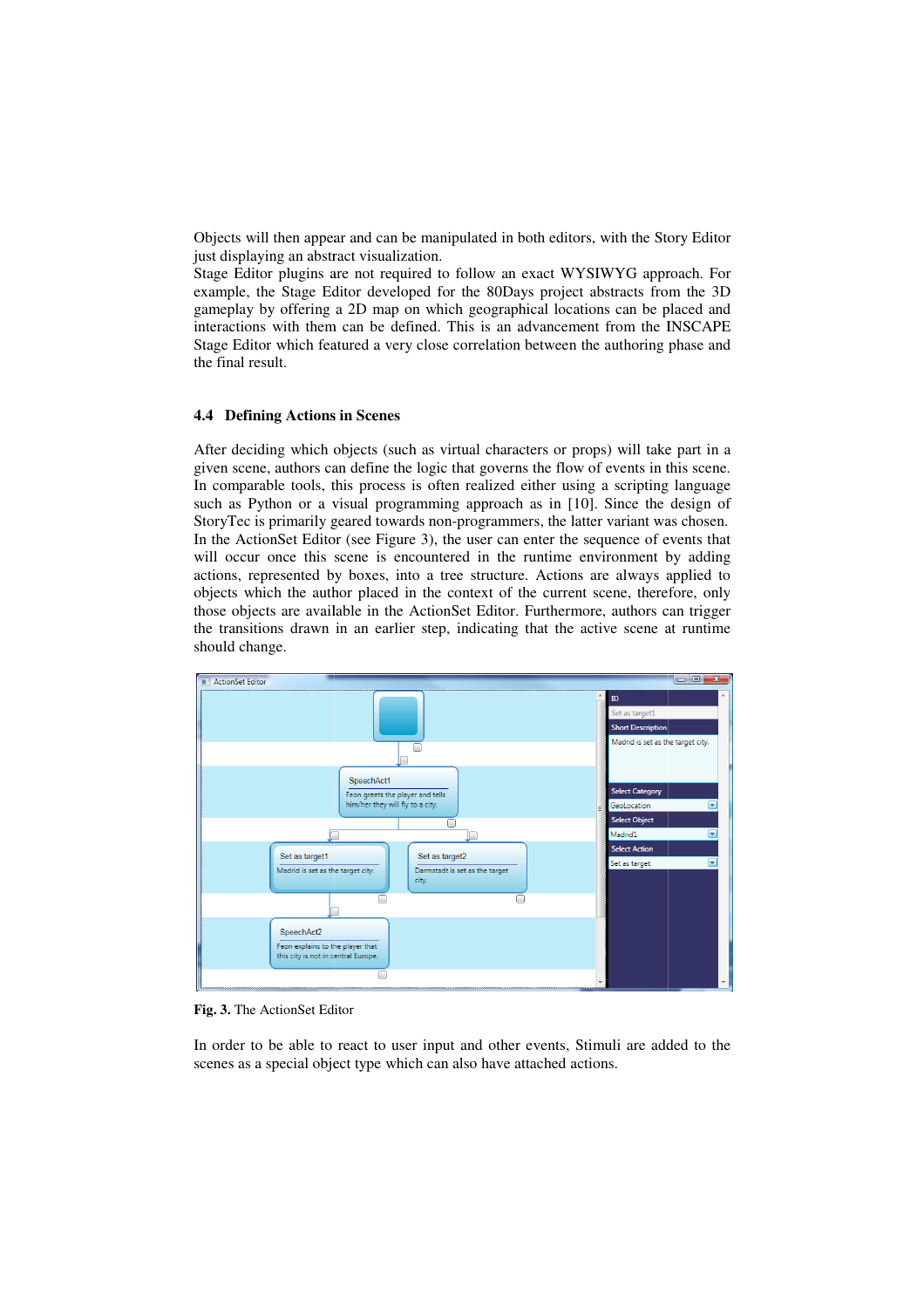Branches are created by specifying the conditions for sub-trees. Using the Policy Editor (see [4] for the concept of Policies and Strategies in StoryTec), different game modes (e.g. beginner's/advanced mode or different stress levels) can be created, which can be taken into account when creating conditional branches.

Design challenges for the ActionSet Editor were the paradigms for interacting with the tree structure. For example, if a user deletes one action which is preceded and followed by a condition, the conditions would have to be concatenated in a sensible way. Furthermore, an important question is whether to restrict the ActionSet structure to be a true tree or to allow series-parallel digraphs, which are often used to visualize flowcharts and which are closer to programming languages, since they follow the convention that a program continues after a conditional block regardless of the condition of the block.

### **4.5 Testing, Iterative Design**

After the first phase of authoring a story-based game has been completed in StoryTec, the game can be exported into the ICML format and be tested in a player application, for example in 80Days using the Nebula2 game engine as player. During testing, various information is saved into the Context Database, including the actual time users spent in a certain scene and the events which took place during a session. This information can then be imported back into the authoring system, where it is consolidated and can be used for example to update the expected time of scenes to be closer to an actual playthrough. This allows an iterative design process (compare with [3]) using which authors can improve their stories over several testing cycles.

The approach of iterative design of games or stories is further supported by offering text-to-speech-functionality to all plugins in the system, in order to test the effect of speech in the project before professional studio recordings are produced.

# **5 Evaluation**

A first evaluation of the currently running StoryTec prototype was carried out with 29 students of which the majority were members of the Computer Science faculty. The participants tested the system in small groups of three. The test consisted of two phases, an usability test, which lasted around 40 minutes, and afterwards a questionnaire. Therefore, the test yielded both qualitative as well as quantitative information.

The first phase of the test was recorded by video and a protocol writer. By using an adapted version of the test method "Thinking Aloud" [18] the participants were asked to choose one person who would operate the system, with the other two instructing that person. By working through a task list, the participants built a small story in StoryTec, which could be played afterwards. By choosing this setup, the participants were encouraged to discuss possible ways of complying with the instructions and the monitoring staff could be made more aware of possible usability problems encountered by the subjects.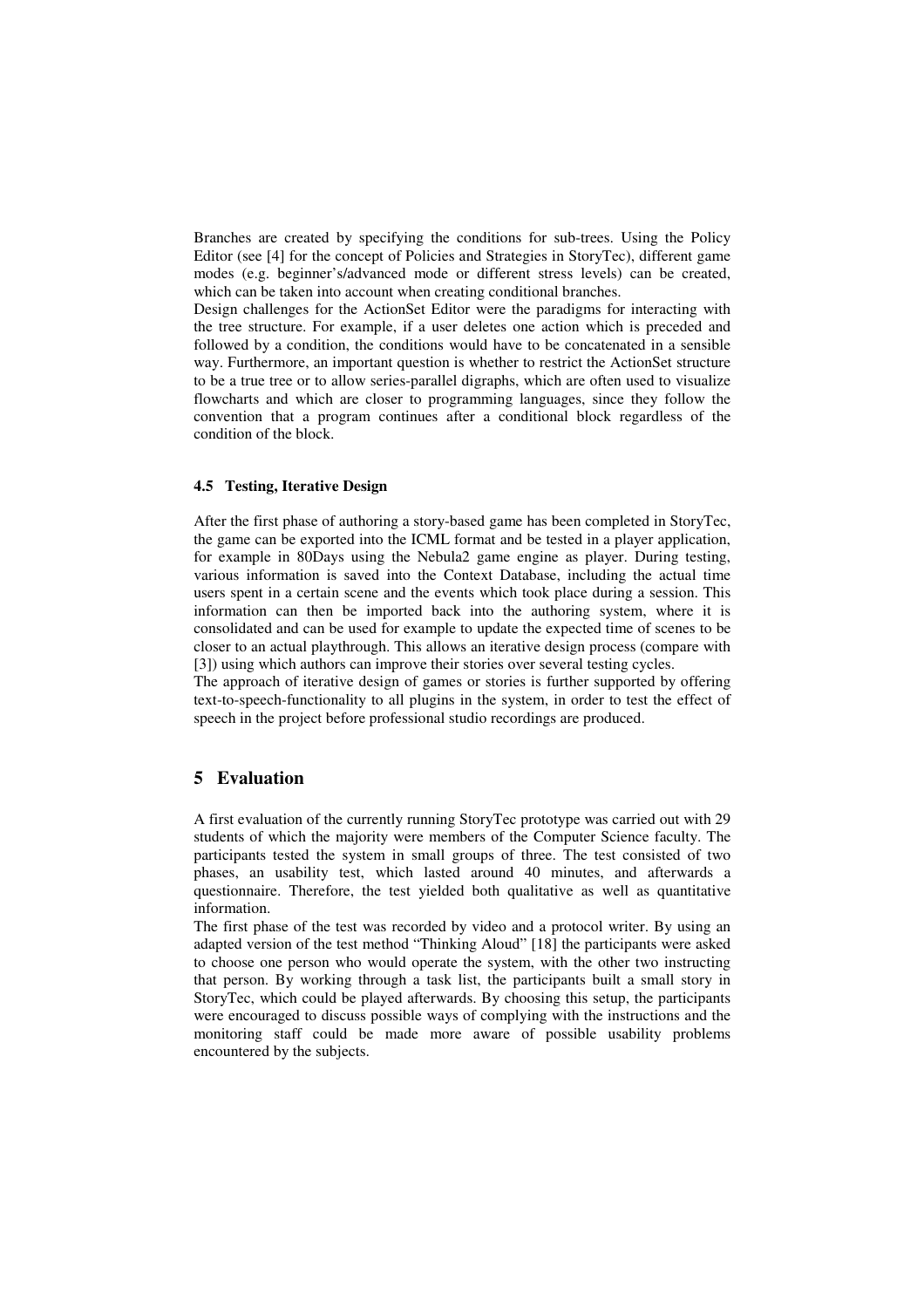Overall, the interface, the functions and mainly the idea of StoryTec got a very positive rating. StoryTec was received very well by most participants, who described it as an innovative, user-friendly authoring tool. All of them were motivated to fulfil the task until the end. Nevertheless the test aided in discovering a range of small usability problems and technical bugs, which will be fixed in the next step. The result of the qualitative evaluation with the most impact was the lack of understanding the Stage Editor.

Furthermore, the aim of reduction of complexity of StoryTec by using a reduced design (e.g. fewer colours, abstract icons) could not be reached. On the contrary, the first test phase showed that this part of the design lead to problems in understanding the functions and the interface of the tool.

The quantitative test consisted of a questionnaire with 34 items which were presented with a six point scale from very bad to very good. The questionnaire included seven fields of software ergonomics (1. Suitability for the task, 2. Self-descriptiveness, 3. Controllability, 4. Conformity with user expectations, 5. Error tolerance, 6. Suitability for individualization and 7. Suitability for learning) by using the usability standard EN ISO 9241-10.



**Fig. 4.** Average results of the questionnaire

Figure 4 shows the average answers and the standard deviations of all items. Exemplarily, with an average of 3.86 (SD 1.24), the item 3.3 (addressing the controllability of the system) received the best rating. This implies that StoryTec quietly allows an easy change between menus and masks. The worst rating with an average of 1.57 was given to item 4.2 (addressing the conformity with user expectations of StoryTec). This implies that users were not sure if input they made was correctly executed or not by the system.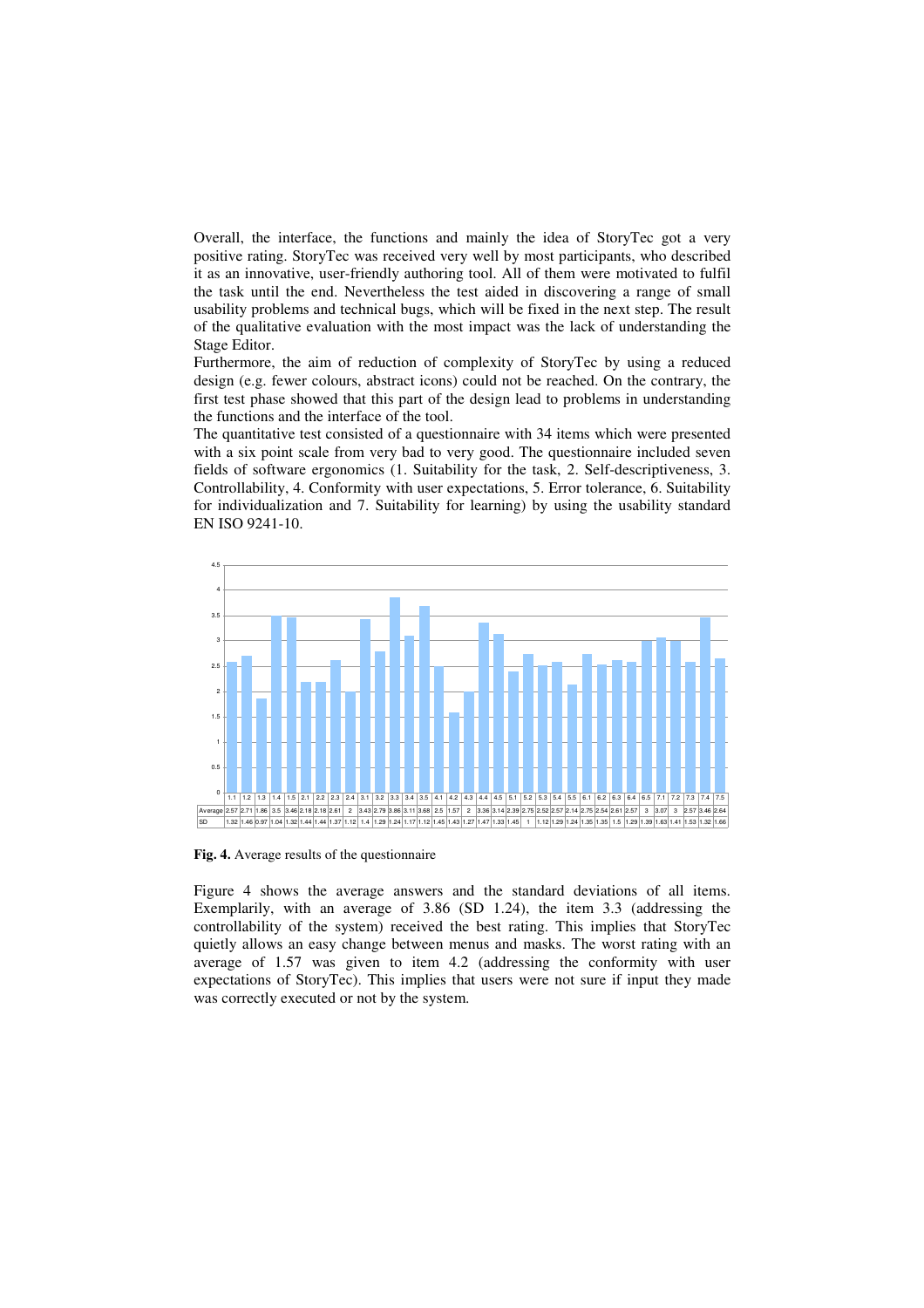

**Fig. 5.** The results of the questionnaire grouped by the 7 fields of software ergonomics as defined in EN ISO 9241-10.

Figure 5 shows the results of grouping the items into the seven fields of the usability standard EN ISO 9241-10. As can be seen, no direct conclusions can be drawn from the results concerning the software ergonomics of StoryTec.

While the evaluation of the questionnaires showed little evidence for certain strong or weak points in the design approach of StoryTec, the protocols of the first phase revealed many important details about the usability of the tool, which are currently being incorporated in an updated design and new paradigms.

# **6 Conclusion**

The StoryTec authoring system is presented as a comprehensive authoring tool which addresses non-programmers and supports them in creating a story-based serious game with a coherent dramaturgic structure. The current version can be used to create projects which are run on the 80Days technical platform using the Nebula2 game engine as player.

Future versions will include several improvements. One area currently being worked on is the development of additional Stage Editors to support more target platforms. Among the possible platforms are web-based players using Adobe Flash, mobile appliances such as Nintendo DS, iPhone or Blackberry as well as 3D players using game engines or frameworks such as Unity3D or Microsoft XNA. The integration of more resources such as learning objects using SCORM is planned, too.

Furthermore, more research will be carried out in several areas. Among them are more advanced visual programming paradigms, especially in the ActionSet Editor, as well as supporting concurrency of Actions. In this context, the Condition Editor for configuring branches will be extended. Similarly, the default Story Editor will be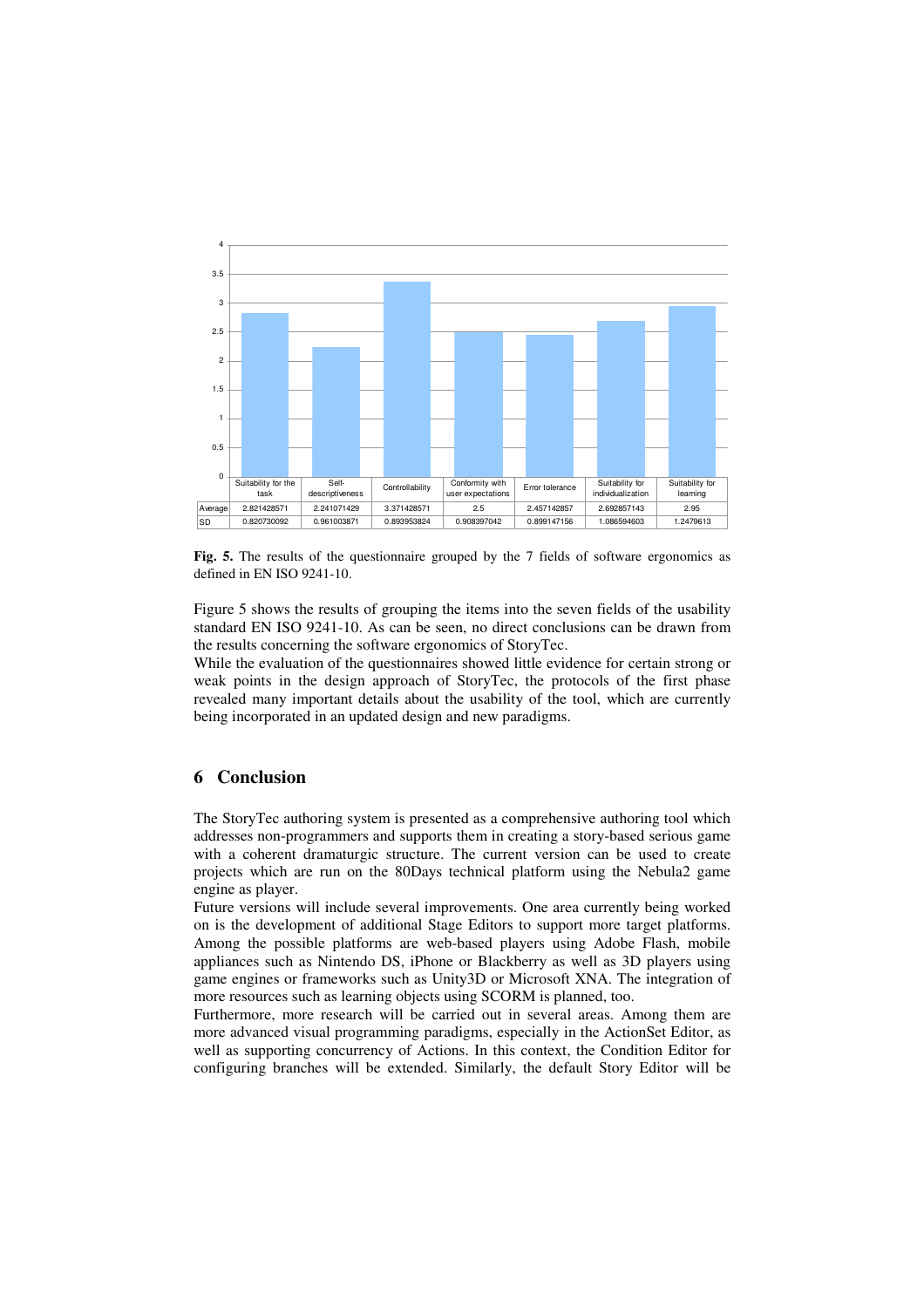updated to better visualize important information during different stages of the authoring process, for example by visualizing the structure of the story in reference to the chosen story model or by hiding currently unimportant parts of the story. The visualization of skill structures (see [12]) underlying the learning aspects/goals of the story are planned as well.

In order to optimize the usability of the tool for the target audience, the results of the first usability test are currently being integrated, and new usability tests in later stages of development will be carried out.

#### **Acknowledgements**

The research and development introduced in this work is funded by the European Commission under the seventh framework programme in the ICT research priority, contract number 215918 (80Days, www.eightydays.eu).

# **References**

- 1. Bulterman, D., Hardman, L.: Structured multimedia authoring. ACM Transactions on Multimedia Computing, Communications, and Applications 1(1), 89-109 (2005)
- 2. Dade-Robertson, M.: Visual Scenario Representation in the Context of a Tool for Interactive Storytelling. In: Cavazza, M., Donikian, S. (eds.) Virtual Storytelling 2007. LNCS, vol. 4871, pp. 3-12. Springer, Berlin / Heidelberg (2007)
- 3. Fullerton, T., Chen, J., Santiago, K., Nelson, E., Diamante, V., Meyers, A., Song, G., DeWeese, J.: That cloud game: dreaming (and doing) innovative game design. In : Proceedings of the 2006 ACM SIGGRAPH symposium on Videogames, pp. 51-59. ACM, New York, NY, USA (2006)
- 4. Göbel, S., Malkewitz, R., Becker, F.: Story Pacing in Interactive Storytelling. In Pan, Z., Aylett, R., Diener, H., Jin, X., Göbel, S., Li, L. (eds.) Technologies for E-Learning and Digital Entertainment. LNCS, vol. 3942, pp. 419-428. Springer, Berlin / Heidelberg (2006)
- 5. Göbel, S., Mehm, F., Radke, S.: 80Days: Adaptive Digital Storytelling for Digital Educational Games. Accepted to Second Workshop on Story-Telling and Educational Games, STEG (2009)
- 6. Göbel, S., Salvatore, L., Konrad, R., Mehm, F.: StoryTec: A Digital Storytelling Platform for the Authoring and Experiencing of Interactive and Non-linear Stories. In Spierling, U., Cavazza, M., Peinado, F., Aylett, R., Swartjes, I., Kudenko, D., Young, R., Tychsen, A., Pizzi, D., El-Nasr, M. (eds.) Interactive Storytelling 2008. LNCS, vol. 5334, pp. 325-328. Springer, Berlin / Heidelberg (2008)
- 7. Göbel, S., Salvatore, L., Konrad, R., Sauer, S., Osswald, K.: U-CREATE: Authoring tool for the creation of interactive storytelling based edutainment applications. In Cappellini, V., Hemsley, J. (eds.) EVA 2007 Florence Proceedings. Pitagora Editrice Bologna, Bologna (2007)
- 8. Hoermann, S., Hildebrandt, T., Rensing, C., Steinmetz, R.: ResourceCenter A Digital Learning Object Repository with an Integrated Authoring Tool Set. In Kommers, P., Richards, G. (eds.) Proceedings of World Conference on Educational Multimedia, Hypermedia and Telecommunications 2005. pp. 3453-3460. AACE, Chesapeake, VA (2005)
- 9. Iurgel, I.: An authoring framework for interactive narrative with virtual characters. PHD Thesis, Technische Universität Darmstadt, Darmstadt (2008)